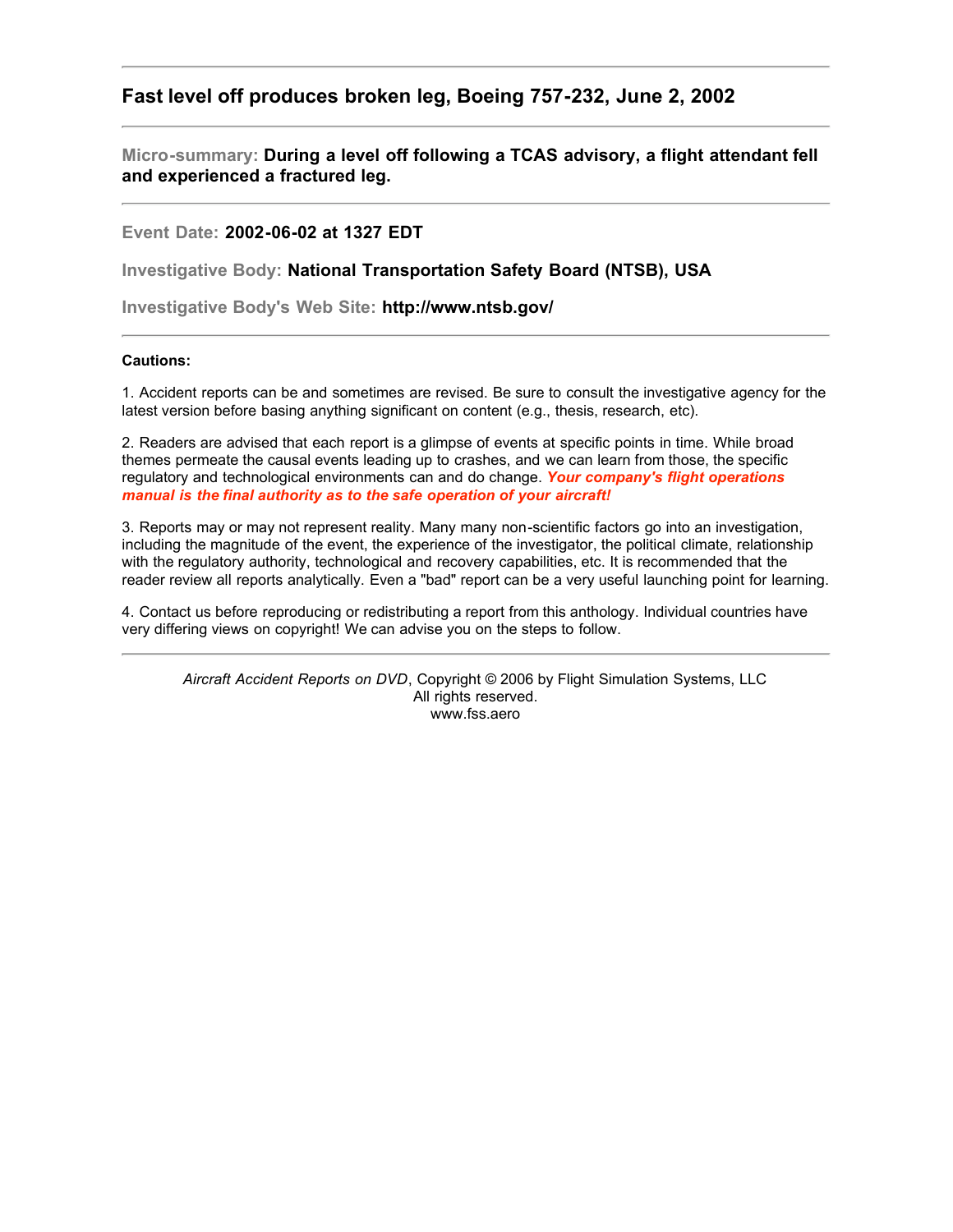| <b>National Transportation Safety Board</b>                                                                                                                                                                                                                                                                                                                                                                                                                                                                                                                                                                                                                                                                                                                                                                                                                                                                                                                                                                                                                                                                                                                                                                                                                                                                                                                                                                                                                                                                                                                                                                                                                                                                                                                                                                                                                                                                                                                                                                                                                                                                                                                                                                   |       | NTSB ID: NYC02LA110             |                                  | Aircraft Registration Number: N694DL |  |  |  |  |  |  |
|---------------------------------------------------------------------------------------------------------------------------------------------------------------------------------------------------------------------------------------------------------------------------------------------------------------------------------------------------------------------------------------------------------------------------------------------------------------------------------------------------------------------------------------------------------------------------------------------------------------------------------------------------------------------------------------------------------------------------------------------------------------------------------------------------------------------------------------------------------------------------------------------------------------------------------------------------------------------------------------------------------------------------------------------------------------------------------------------------------------------------------------------------------------------------------------------------------------------------------------------------------------------------------------------------------------------------------------------------------------------------------------------------------------------------------------------------------------------------------------------------------------------------------------------------------------------------------------------------------------------------------------------------------------------------------------------------------------------------------------------------------------------------------------------------------------------------------------------------------------------------------------------------------------------------------------------------------------------------------------------------------------------------------------------------------------------------------------------------------------------------------------------------------------------------------------------------------------|-------|---------------------------------|----------------------------------|--------------------------------------|--|--|--|--|--|--|
| <b>FACTUAL REPORT</b>                                                                                                                                                                                                                                                                                                                                                                                                                                                                                                                                                                                                                                                                                                                                                                                                                                                                                                                                                                                                                                                                                                                                                                                                                                                                                                                                                                                                                                                                                                                                                                                                                                                                                                                                                                                                                                                                                                                                                                                                                                                                                                                                                                                         |       | Occurrence Date: 06/02/2002     |                                  | Most Critical Injury: Serious        |  |  |  |  |  |  |
| <b>ÁVJATIQN</b>                                                                                                                                                                                                                                                                                                                                                                                                                                                                                                                                                                                                                                                                                                                                                                                                                                                                                                                                                                                                                                                                                                                                                                                                                                                                                                                                                                                                                                                                                                                                                                                                                                                                                                                                                                                                                                                                                                                                                                                                                                                                                                                                                                                               |       | Occurrence Type: Accident       |                                  | Investigated By: NTSB                |  |  |  |  |  |  |
| Location/Time                                                                                                                                                                                                                                                                                                                                                                                                                                                                                                                                                                                                                                                                                                                                                                                                                                                                                                                                                                                                                                                                                                                                                                                                                                                                                                                                                                                                                                                                                                                                                                                                                                                                                                                                                                                                                                                                                                                                                                                                                                                                                                                                                                                                 |       |                                 |                                  |                                      |  |  |  |  |  |  |
| Nearest City/Place                                                                                                                                                                                                                                                                                                                                                                                                                                                                                                                                                                                                                                                                                                                                                                                                                                                                                                                                                                                                                                                                                                                                                                                                                                                                                                                                                                                                                                                                                                                                                                                                                                                                                                                                                                                                                                                                                                                                                                                                                                                                                                                                                                                            | State | Zip Code                        | Local Time                       | Time Zone                            |  |  |  |  |  |  |
| Fairfield                                                                                                                                                                                                                                                                                                                                                                                                                                                                                                                                                                                                                                                                                                                                                                                                                                                                                                                                                                                                                                                                                                                                                                                                                                                                                                                                                                                                                                                                                                                                                                                                                                                                                                                                                                                                                                                                                                                                                                                                                                                                                                                                                                                                     | IL    | 62837                           | 1327                             | <b>EDT</b>                           |  |  |  |  |  |  |
| Airport Proximity: Off Airport/Airstrip                                                                                                                                                                                                                                                                                                                                                                                                                                                                                                                                                                                                                                                                                                                                                                                                                                                                                                                                                                                                                                                                                                                                                                                                                                                                                                                                                                                                                                                                                                                                                                                                                                                                                                                                                                                                                                                                                                                                                                                                                                                                                                                                                                       |       | Distance From Landing Facility: | Direction From Airport:          |                                      |  |  |  |  |  |  |
| <b>Aircraft Information Summary</b>                                                                                                                                                                                                                                                                                                                                                                                                                                                                                                                                                                                                                                                                                                                                                                                                                                                                                                                                                                                                                                                                                                                                                                                                                                                                                                                                                                                                                                                                                                                                                                                                                                                                                                                                                                                                                                                                                                                                                                                                                                                                                                                                                                           |       |                                 |                                  |                                      |  |  |  |  |  |  |
| Aircraft Manufacturer                                                                                                                                                                                                                                                                                                                                                                                                                                                                                                                                                                                                                                                                                                                                                                                                                                                                                                                                                                                                                                                                                                                                                                                                                                                                                                                                                                                                                                                                                                                                                                                                                                                                                                                                                                                                                                                                                                                                                                                                                                                                                                                                                                                         |       | Model/Series                    |                                  | Type of Aircraft                     |  |  |  |  |  |  |
| Boeing                                                                                                                                                                                                                                                                                                                                                                                                                                                                                                                                                                                                                                                                                                                                                                                                                                                                                                                                                                                                                                                                                                                                                                                                                                                                                                                                                                                                                                                                                                                                                                                                                                                                                                                                                                                                                                                                                                                                                                                                                                                                                                                                                                                                        |       | 757-232                         | Airplane                         |                                      |  |  |  |  |  |  |
| Sightseeing Flight: No                                                                                                                                                                                                                                                                                                                                                                                                                                                                                                                                                                                                                                                                                                                                                                                                                                                                                                                                                                                                                                                                                                                                                                                                                                                                                                                                                                                                                                                                                                                                                                                                                                                                                                                                                                                                                                                                                                                                                                                                                                                                                                                                                                                        |       |                                 | Air Medical Transport Flight: No |                                      |  |  |  |  |  |  |
| Narrative                                                                                                                                                                                                                                                                                                                                                                                                                                                                                                                                                                                                                                                                                                                                                                                                                                                                                                                                                                                                                                                                                                                                                                                                                                                                                                                                                                                                                                                                                                                                                                                                                                                                                                                                                                                                                                                                                                                                                                                                                                                                                                                                                                                                     |       |                                 |                                  |                                      |  |  |  |  |  |  |
| Brief narrative statement of facts, conditions and circumstances pertinent to the accident/incident:<br>On June 2, 2002, about 1327 eastern daylight time, a Boeing 757-232, N694DL, operated by Delta<br>Airlines Inc., as flight 482, was not damaged while maneuvering near Fairfield, Illinois. The 2<br>certificated airline transport pilots, 108 passengers, and 3 flight attendants were not injured;<br>however, 1 flight attendant was seriously injured, and 1 flight attendant sustained minor injuries.<br>Instrument meteorological conditions prevailed and an instrument flight rules flight plan was<br>filed for the flight that departed Denver International Airport (DEN), Denver Colorado, destined<br>for Cincinnati/Northern Kentucky Airport (CVG), Covington, Kentucky.<br>The scheduled passenger<br>flight was conducted under 14 CFR Part 121.<br>According to a flight safety investigator at Delta Airlines, the airplane crossed the JDUNN<br>intersection at flight level 290 (FL 290). Air traffic control (ATC) then cleared the flight to FL<br>The first officer was the pilot flying, the autopilot was engaged, and the seatbelt sign was<br>270.<br>illuminated.<br>The captain stated that during the descent, at 27,700 feet, the traffic collision avoidance system<br>(TCAS) sounded "traffic, traffic, traffic," and displayed a target approximately 15 miles ahead and<br>No resolution advisory (RA) was received, but the flight was in instrument<br>700 feet below.<br>meteorological conditions and the flight crew was unable to visually identify the traffic. The<br>captain then instructed the first officer to stop the descent. The first officer stated the he<br>"quickly" leveled the airplane. Subsequently, a review of the TCAS and check with ATC revealed<br>that the traffic was at FL 260, not FL 270.<br>During the level off, a flight attendant fell and suffered a fractured leg. The airplane landed<br>uneventfully at CVG, and the flight attendant was transported to a local hospital.<br>A review of Delta Airline's 757/767 operations manual revealed that deviation from an ATC clearance<br>was authorized for an RA only. |       |                                 |                                  |                                      |  |  |  |  |  |  |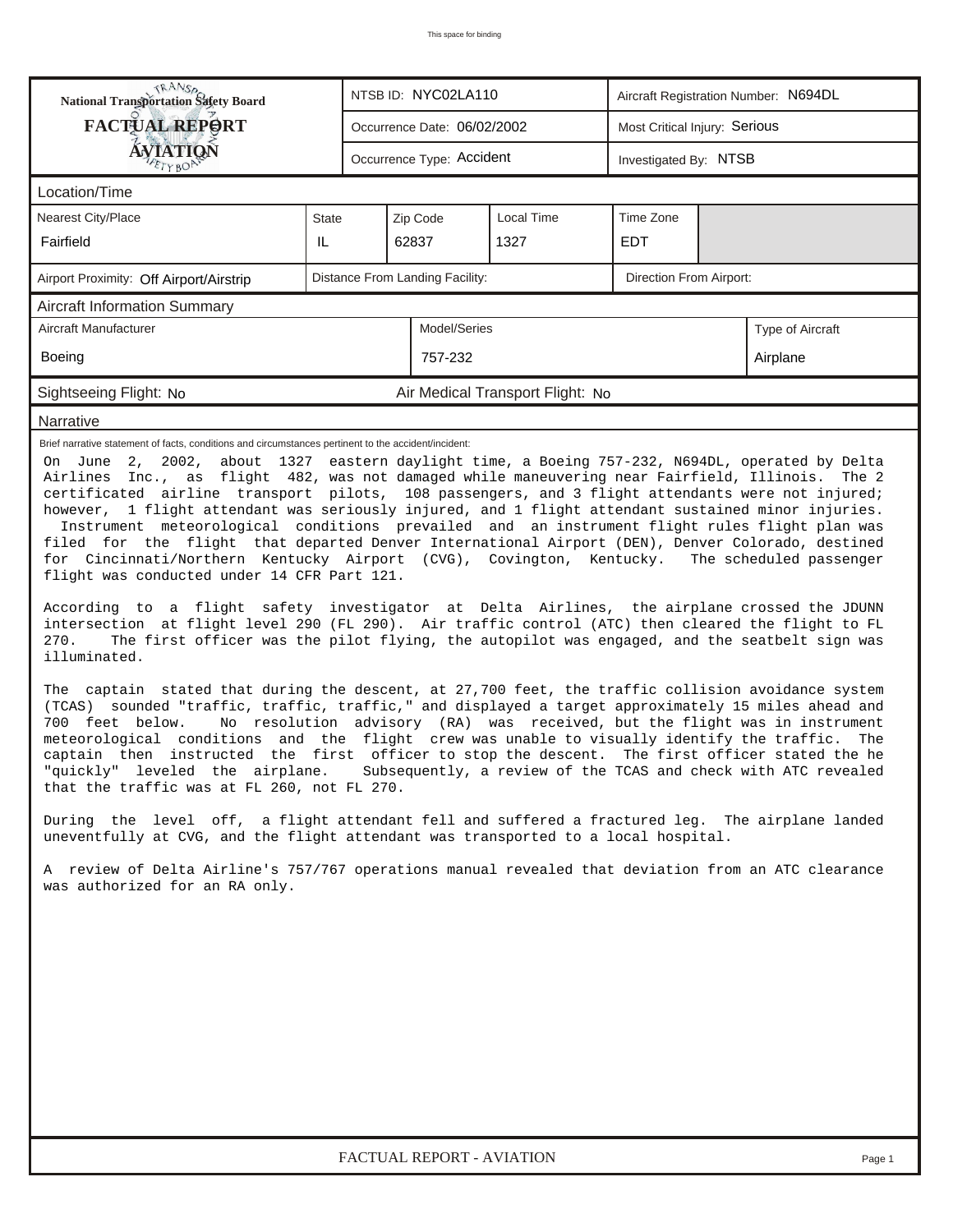| <b>National Transportation Safety Board</b>                                                                     |                                                             | NTSB ID: NYC02LA110                                                     |                       |         |  |  |                                  |          |                           |                      |             |  |
|-----------------------------------------------------------------------------------------------------------------|-------------------------------------------------------------|-------------------------------------------------------------------------|-----------------------|---------|--|--|----------------------------------|----------|---------------------------|----------------------|-------------|--|
| FACTUAL REPORT                                                                                                  |                                                             | Occurrence Date: 06/02/2002                                             |                       |         |  |  |                                  |          |                           |                      |             |  |
| <b>AVIATION</b>                                                                                                 |                                                             | Occurrence Type: Accident                                               |                       |         |  |  |                                  |          |                           |                      |             |  |
| Landing Facility/Approach Information                                                                           |                                                             |                                                                         |                       |         |  |  |                                  |          |                           |                      |             |  |
| <b>Airport Name</b>                                                                                             |                                                             | Runway Used<br>Runway Length<br>Airport ID:<br><b>Airport Elevation</b> |                       |         |  |  |                                  |          |                           | Runway Width         |             |  |
|                                                                                                                 |                                                             | Ft. MSL                                                                 |                       |         |  |  |                                  |          |                           |                      |             |  |
| Runway Surface Type: Unknown                                                                                    |                                                             |                                                                         |                       |         |  |  |                                  |          |                           |                      |             |  |
| Runway Surface Condition: Unknown                                                                               |                                                             |                                                                         |                       |         |  |  |                                  |          |                           |                      |             |  |
|                                                                                                                 |                                                             |                                                                         |                       |         |  |  |                                  |          |                           |                      |             |  |
| Type Instrument Approach: NONE                                                                                  |                                                             |                                                                         |                       |         |  |  |                                  |          |                           |                      |             |  |
| VFR Approach/Landing: None                                                                                      |                                                             |                                                                         |                       |         |  |  |                                  |          |                           |                      |             |  |
| Aircraft Information                                                                                            |                                                             |                                                                         |                       |         |  |  |                                  |          |                           |                      |             |  |
| Aircraft Manufacturer                                                                                           |                                                             |                                                                         | Model/Series          |         |  |  |                                  |          |                           | <b>Serial Number</b> |             |  |
| <b>Boeing</b>                                                                                                   |                                                             |                                                                         | 757-232               |         |  |  |                                  |          | 29726                     |                      |             |  |
|                                                                                                                 | Airworthiness Certificate(s): Transport                     |                                                                         |                       |         |  |  |                                  |          |                           |                      |             |  |
| Landing Gear Type: Retractable - Tricycle                                                                       |                                                             |                                                                         |                       |         |  |  |                                  |          |                           |                      |             |  |
| Homebuilt Aircraft? No<br>Certified Max Gross Wt.<br>Number of Engines: 2<br>Number of Seats: 115<br>232000 LBS |                                                             |                                                                         |                       |         |  |  |                                  |          |                           |                      |             |  |
| Engine Type:<br>Turbo Fan                                                                                       |                                                             | Engine Manufacturer:<br>Model/Series:<br>PW2037<br>Pratt & Whitney      |                       |         |  |  |                                  |          | Rated Power:<br>37000 LBS |                      |             |  |
| - Aircraft Inspection Information                                                                               |                                                             |                                                                         |                       |         |  |  |                                  |          |                           |                      |             |  |
| Type of Last Inspection                                                                                         |                                                             | Date of Last Inspection<br>Time Since Last Inspection                   |                       |         |  |  |                                  |          |                           | Airframe Total Time  |             |  |
| <b>Continuous Airworthiness</b>                                                                                 |                                                             |                                                                         | 04/2002               |         |  |  |                                  |          | Hours                     |                      | 12206 Hours |  |
| - Emergency Locator Transmitter (ELT) Information                                                               |                                                             |                                                                         |                       |         |  |  |                                  |          |                           |                      |             |  |
| ELT Installed? No                                                                                               | ELT Operated? No<br>ELT Aided in Locating Accident Site? No |                                                                         |                       |         |  |  |                                  |          |                           |                      |             |  |
| Owner/Operator Information                                                                                      |                                                             |                                                                         |                       |         |  |  |                                  |          |                           |                      |             |  |
| Registered Aircraft Owner                                                                                       |                                                             |                                                                         | <b>Street Address</b> |         |  |  | Hartsfield International Airport |          |                           |                      |             |  |
| Delta Airlines Inc.                                                                                             |                                                             | City                                                                    |                       |         |  |  |                                  |          | State                     | Zip Code             |             |  |
|                                                                                                                 |                                                             |                                                                         | <b>Street Address</b> | Atlanta |  |  |                                  |          |                           | GА                   | 30320       |  |
| Operator of Aircraft                                                                                            |                                                             |                                                                         |                       |         |  |  | Same as Reg'd Aircraft Owner     |          |                           |                      |             |  |
| Same as Reg'd Aircraft Owner                                                                                    | City                                                        |                                                                         |                       |         |  |  | <b>State</b>                     | Zip Code |                           |                      |             |  |
| Operator Designator Code: DALA<br>Operator Does Business As:                                                    |                                                             |                                                                         |                       |         |  |  |                                  |          |                           |                      |             |  |
| - Type of U.S. Certificate(s) Held:                                                                             |                                                             |                                                                         |                       |         |  |  |                                  |          |                           |                      |             |  |
| Air Carrier Operating Certificate(s): Flag Carrier/Domestic                                                     |                                                             |                                                                         |                       |         |  |  |                                  |          |                           |                      |             |  |
| Operating Certificate:<br>Operator Certificate:                                                                 |                                                             |                                                                         |                       |         |  |  |                                  |          |                           |                      |             |  |
| Regulation Flight Conducted Under: Part 121: Air Carrier                                                        |                                                             |                                                                         |                       |         |  |  |                                  |          |                           |                      |             |  |
| Type of Flight Operation Conducted: Scheduled; Domestic; Passenger/Cargo                                        |                                                             |                                                                         |                       |         |  |  |                                  |          |                           |                      |             |  |
| FACTUAL REPORT - AVIATION<br>Page 2                                                                             |                                                             |                                                                         |                       |         |  |  |                                  |          |                           |                      |             |  |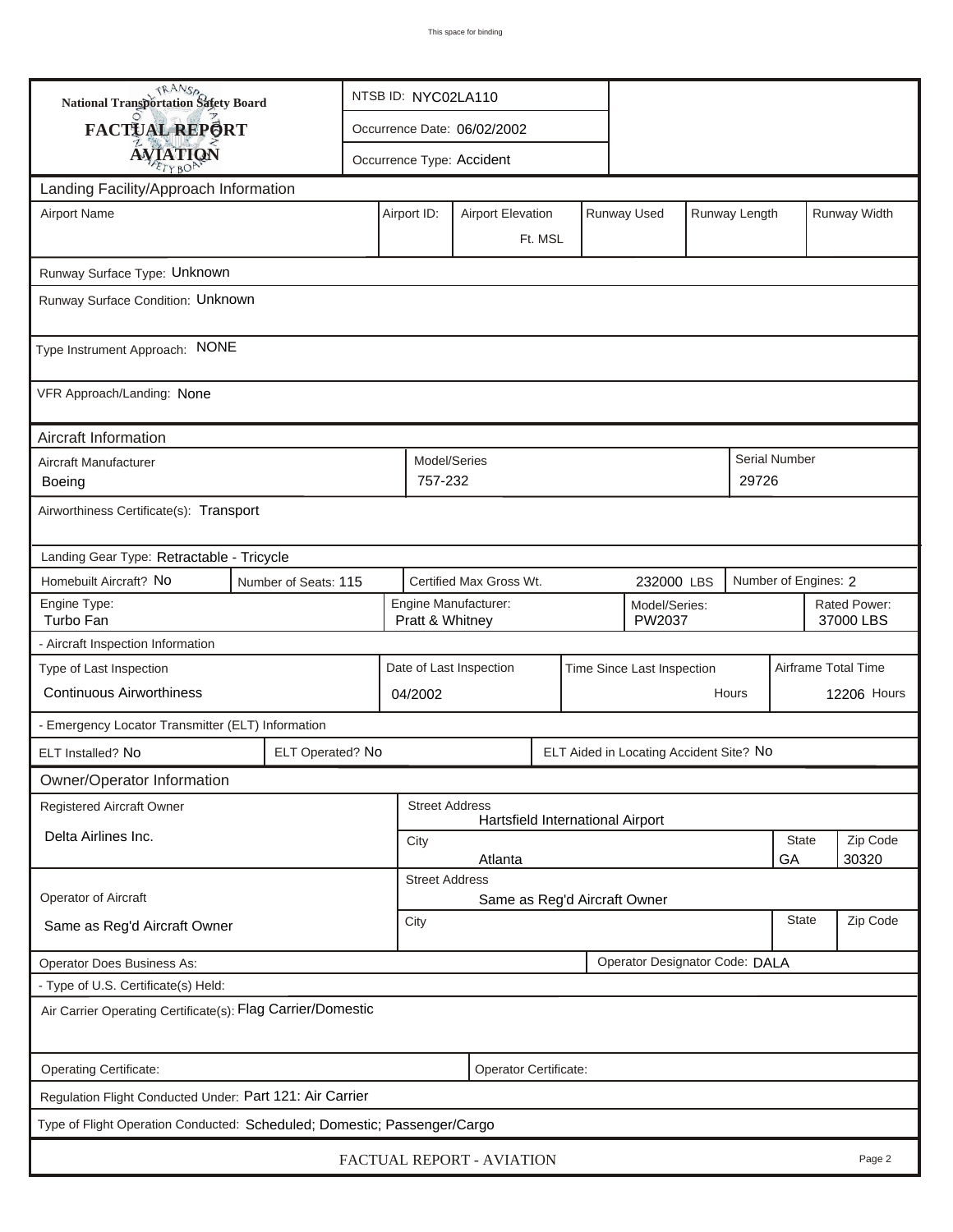|                                                                                                      | <b>National Transportation Safety Board</b><br>NTSB ID: NYC02LA110 |                               |                            |                             |                           |                 |              |            |                          |            |                                         |                |                     |           |
|------------------------------------------------------------------------------------------------------|--------------------------------------------------------------------|-------------------------------|----------------------------|-----------------------------|---------------------------|-----------------|--------------|------------|--------------------------|------------|-----------------------------------------|----------------|---------------------|-----------|
|                                                                                                      | FACTUAL REPORT                                                     |                               |                            | Occurrence Date: 06/02/2002 |                           |                 |              |            |                          |            |                                         |                |                     |           |
|                                                                                                      | <b>AVIATION</b>                                                    |                               |                            |                             | Occurrence Type: Accident |                 |              |            |                          |            |                                         |                |                     |           |
|                                                                                                      |                                                                    |                               |                            |                             |                           |                 |              |            |                          |            |                                         |                |                     |           |
| <b>First Pilot Information</b><br><b>State</b><br>Date of Birth<br>Name                              |                                                                    |                               |                            |                             |                           |                 |              |            |                          |            |                                         |                |                     |           |
|                                                                                                      | City                                                               |                               |                            |                             |                           |                 |              |            |                          |            |                                         |                | Age                 |           |
| On File                                                                                              |                                                                    | On File<br>On File<br>On File |                            |                             |                           |                 |              |            |                          |            |                                         |                | 48                  |           |
| Principal Profession: Civilian Pilot<br>Certificate Number: On File<br>Seat Occupied: Left<br>Sex: M |                                                                    |                               |                            |                             |                           |                 |              |            |                          |            |                                         |                |                     |           |
| Airline Transport<br>Certificate(s):                                                                 |                                                                    |                               |                            |                             |                           |                 |              |            |                          |            |                                         |                |                     |           |
| Airplane Rating(s):<br>Multi-engine Land                                                             |                                                                    |                               |                            |                             |                           |                 |              |            |                          |            |                                         |                |                     |           |
|                                                                                                      | Rotorcraft/Glider/LTA: None                                        |                               |                            |                             |                           |                 |              |            |                          |            |                                         |                |                     |           |
|                                                                                                      |                                                                    |                               |                            |                             |                           |                 |              |            |                          |            |                                         |                |                     |           |
| Instrument Rating(s): Airplane<br>None<br>Instructor Rating(s):                                      |                                                                    |                               |                            |                             |                           |                 |              |            |                          |            |                                         |                |                     |           |
|                                                                                                      | Type Rating/Endorsement for Accident/Incident Aircraft? Yes        |                               |                            |                             |                           |                 |              |            |                          |            | Current Biennial Flight Review? 12/2001 |                |                     |           |
|                                                                                                      | Medical Cert.: Class 1                                             |                               | Medical Cert. Status: None |                             |                           |                 |              |            |                          |            | Date of Last Medical Exam: 04/2002      |                |                     |           |
|                                                                                                      |                                                                    |                               |                            |                             |                           |                 |              |            |                          |            |                                         |                |                     |           |
| - Flight Time Matrix                                                                                 |                                                                    | All A/C                       | This Make<br>and Model     | Airplane<br>Single Engine   | Airplane<br>Mult-Engine   | Night<br>Actual |              | Instrument | Simulated                | Rotorcraft |                                         | Glider         | Lighter<br>Than Air |           |
| <b>Total Time</b>                                                                                    |                                                                    | 17000                         | 2204                       |                             |                           |                 |              |            |                          |            |                                         |                |                     |           |
|                                                                                                      | Pilot In Command(PIC)                                              |                               |                            |                             |                           |                 |              |            |                          |            |                                         |                |                     |           |
| Instructor                                                                                           |                                                                    |                               |                            |                             |                           |                 |              |            |                          |            |                                         |                |                     |           |
| Last 90 Days                                                                                         |                                                                    | 140                           | 140                        |                             |                           |                 |              |            |                          |            |                                         |                |                     |           |
| Last 30 Days<br>Last 24 Hours                                                                        |                                                                    |                               |                            |                             |                           |                 |              |            |                          |            |                                         |                |                     |           |
|                                                                                                      | Seatbelt Used? Yes                                                 | 8                             | 8                          |                             |                           |                 |              |            | Toxicology Performed? No |            |                                         |                | Second Pilot? Yes   |           |
|                                                                                                      |                                                                    |                               |                            | Shoulder Harness Used? Yes  |                           |                 |              |            |                          |            |                                         |                |                     |           |
|                                                                                                      |                                                                    |                               |                            |                             |                           |                 |              |            |                          |            |                                         |                |                     |           |
|                                                                                                      | Flight Plan/Itinerary                                              |                               |                            |                             |                           |                 |              |            |                          |            |                                         |                |                     |           |
|                                                                                                      | Type of Flight Plan Filed: IFR                                     |                               |                            |                             |                           |                 |              |            |                          |            |                                         |                |                     |           |
| Departure Point                                                                                      |                                                                    |                               |                            |                             |                           |                 | <b>State</b> |            | Airport Identifier       |            |                                         | Departure Time |                     | Time Zone |
| Fairfield                                                                                            | <b>EDT</b><br><b>DEN</b><br>1115<br>IL                             |                               |                            |                             |                           |                 |              |            |                          |            |                                         |                |                     |           |
|                                                                                                      | <b>Destination</b><br>Airport Identifier<br>State                  |                               |                            |                             |                           |                 |              |            |                          |            |                                         |                |                     |           |
| KY<br><b>CVG</b><br>Covington                                                                        |                                                                    |                               |                            |                             |                           |                 |              |            |                          |            |                                         |                |                     |           |
| Type of Clearance: IFR                                                                               |                                                                    |                               |                            |                             |                           |                 |              |            |                          |            |                                         |                |                     |           |
| Type of Airspace:<br>Class A                                                                         |                                                                    |                               |                            |                             |                           |                 |              |            |                          |            |                                         |                |                     |           |
|                                                                                                      | Weather Information                                                |                               |                            |                             |                           |                 |              |            |                          |            |                                         |                |                     |           |
| Source of Briefing:<br>Company                                                                       |                                                                    |                               |                            |                             |                           |                 |              |            |                          |            |                                         |                |                     |           |
| Method of Briefing: Telephone                                                                        |                                                                    |                               |                            |                             |                           |                 |              |            |                          |            |                                         |                |                     |           |
| Page 3<br>FACTUAL REPORT - AVIATION                                                                  |                                                                    |                               |                            |                             |                           |                 |              |            |                          |            |                                         |                |                     |           |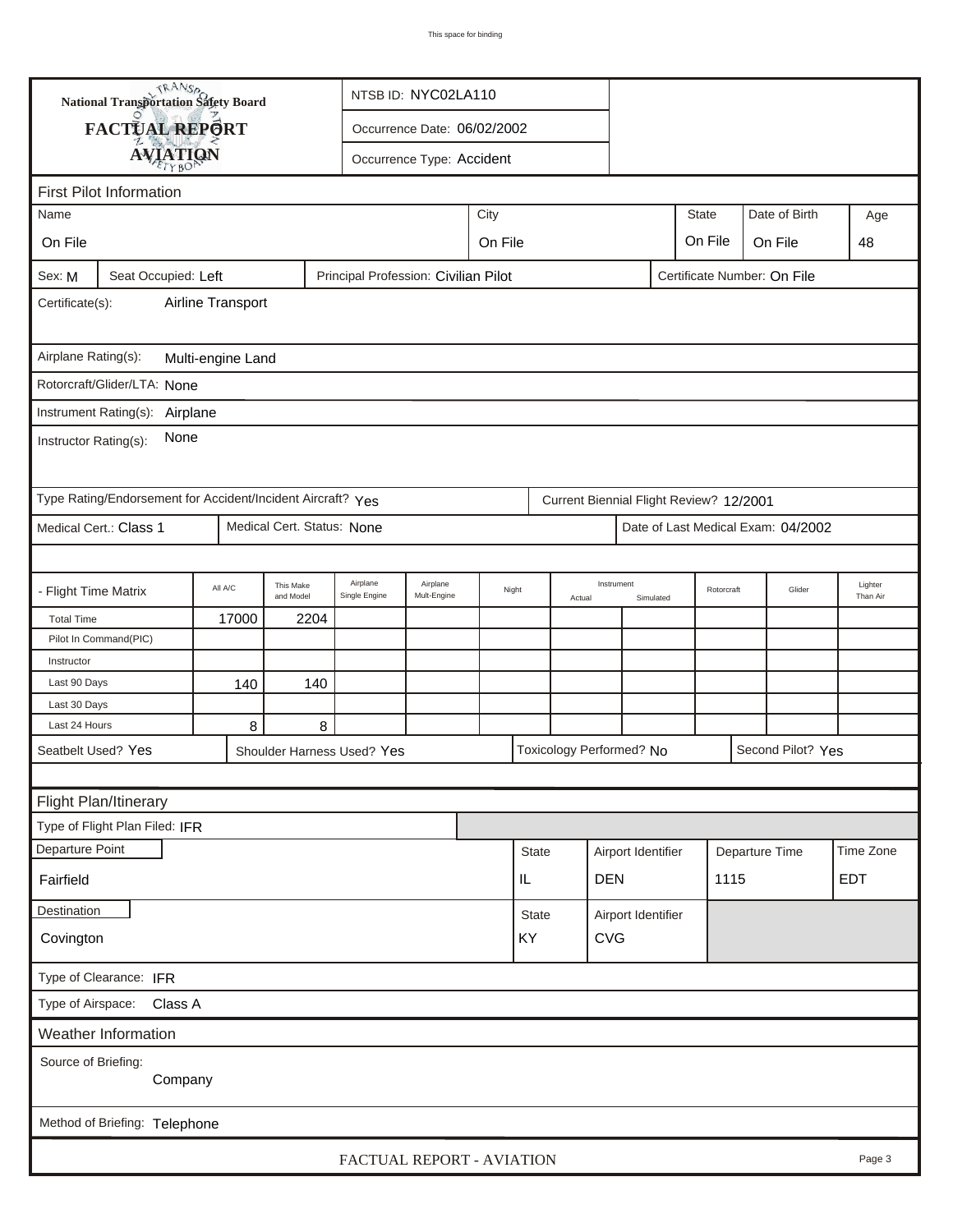|                                                                         | <b>National Transportation Safety Board</b><br>NTSB ID: NYC02LA110 |                             |         |                                                         |                     |                             |    |                                                           |                            |                   |                              |     |  |
|-------------------------------------------------------------------------|--------------------------------------------------------------------|-----------------------------|---------|---------------------------------------------------------|---------------------|-----------------------------|----|-----------------------------------------------------------|----------------------------|-------------------|------------------------------|-----|--|
|                                                                         | FACTUAL REPORT                                                     | Occurrence Date: 06/02/2002 |         |                                                         |                     |                             |    |                                                           |                            |                   |                              |     |  |
|                                                                         | <b>AVIATION</b>                                                    |                             |         | Occurrence Type: Accident                               |                     |                             |    |                                                           |                            |                   |                              |     |  |
| Weather Information                                                     |                                                                    |                             |         |                                                         |                     |                             |    |                                                           |                            |                   |                              |     |  |
| WOF ID                                                                  | <b>Observation Time</b>                                            | Time Zone                   |         | <b>WOF Elevation</b><br>WOF Distance From Accident Site |                     |                             |    |                                                           |                            |                   | Direction From Accident Site |     |  |
| <b>ENL</b>                                                              | 1325                                                               | <b>EDT</b>                  |         | 534 Ft. MSL                                             |                     |                             |    | <b>40 NM</b>                                              |                            |                   | 280 Deg. Mag.                |     |  |
|                                                                         | Sky/Lowest Cloud Condition: Scattered                              |                             |         |                                                         |                     | 4700 Ft. AGL                |    |                                                           | Condition of Light: Day    |                   |                              |     |  |
|                                                                         | Lowest Ceiling: None                                               |                             |         | Ft. AGL                                                 | Visibility:         |                             | 10 | <b>SM</b>                                                 | 29.84<br>"Hg<br>Altimeter: |                   |                              |     |  |
| Temperature:                                                            | 31 °C                                                              | Dew Point:                  | 19 °C   |                                                         | Wind Direction: 240 |                             |    |                                                           |                            | Density Altitude: |                              | Ft. |  |
| Wind Speed: 6                                                           |                                                                    | Gusts:                      |         |                                                         |                     |                             |    | Weather Condtions at Accident Site: Instrument Conditions |                            |                   |                              |     |  |
| Visibility (RVR):                                                       | Ft.                                                                | Visibility (RVV)            |         | <b>SM</b>                                               |                     | Intensity of Precipitation: |    |                                                           |                            |                   |                              |     |  |
|                                                                         | Restrictions to Visibility: None                                   |                             |         |                                                         |                     |                             |    |                                                           |                            |                   |                              |     |  |
|                                                                         |                                                                    |                             |         |                                                         |                     |                             |    |                                                           |                            |                   |                              |     |  |
| Type of Precipitation:                                                  | None                                                               |                             |         |                                                         |                     |                             |    |                                                           |                            |                   |                              |     |  |
|                                                                         |                                                                    |                             |         |                                                         |                     |                             |    |                                                           |                            |                   |                              |     |  |
|                                                                         | <b>Accident Information</b>                                        |                             |         |                                                         |                     |                             |    |                                                           |                            |                   |                              |     |  |
| Aircraft Damage: None<br>Aircraft Fire: None<br>Aircraft Explosion None |                                                                    |                             |         |                                                         |                     |                             |    |                                                           |                            |                   |                              |     |  |
|                                                                         | Classification: U.S. Registered/U.S. Soil                          |                             |         |                                                         |                     |                             |    |                                                           |                            |                   |                              |     |  |
|                                                                         | - Injury Summary Matrix                                            | Fatal                       | Serious | Minor                                                   | None                | <b>TOTAL</b>                |    |                                                           |                            |                   |                              |     |  |
| <b>First Pilot</b>                                                      |                                                                    |                             |         |                                                         | 1                   |                             |    |                                                           |                            |                   |                              |     |  |
| Second Pilot                                                            |                                                                    |                             |         |                                                         | $\mathbf{1}$        |                             |    |                                                           |                            |                   |                              |     |  |
| <b>Student Pilot</b>                                                    |                                                                    |                             |         |                                                         |                     |                             |    |                                                           |                            |                   |                              |     |  |
|                                                                         | Flight Instructor                                                  |                             |         |                                                         |                     |                             |    |                                                           |                            |                   |                              |     |  |
| Check Pilot                                                             |                                                                    |                             |         |                                                         |                     |                             |    |                                                           |                            |                   |                              |     |  |
|                                                                         | <b>Flight Engineer</b>                                             |                             |         |                                                         |                     |                             |    |                                                           |                            |                   |                              |     |  |
|                                                                         | Cabin Attendants                                                   |                             | 1       | 1                                                       | 31                  | 5                           |    |                                                           |                            |                   |                              |     |  |
| Other Crew                                                              |                                                                    |                             |         |                                                         |                     |                             |    |                                                           |                            |                   |                              |     |  |
| Passengers                                                              |                                                                    |                             |         |                                                         | 108                 | 108                         |    |                                                           |                            |                   |                              |     |  |
| - TOTAL ABOARD -                                                        |                                                                    | 1<br>113<br>115<br>1        |         |                                                         |                     |                             |    |                                                           |                            |                   |                              |     |  |
| Other Ground                                                            |                                                                    |                             |         |                                                         |                     |                             |    |                                                           |                            |                   |                              |     |  |
|                                                                         | - GRAND TOTAL -                                                    |                             | 1       | 1                                                       | 113                 | 115                         |    |                                                           |                            |                   |                              |     |  |
|                                                                         |                                                                    |                             |         |                                                         |                     |                             |    |                                                           |                            |                   |                              |     |  |
|                                                                         | FACTUAL REPORT - AVIATION<br>Page 4                                |                             |         |                                                         |                     |                             |    |                                                           |                            |                   |                              |     |  |